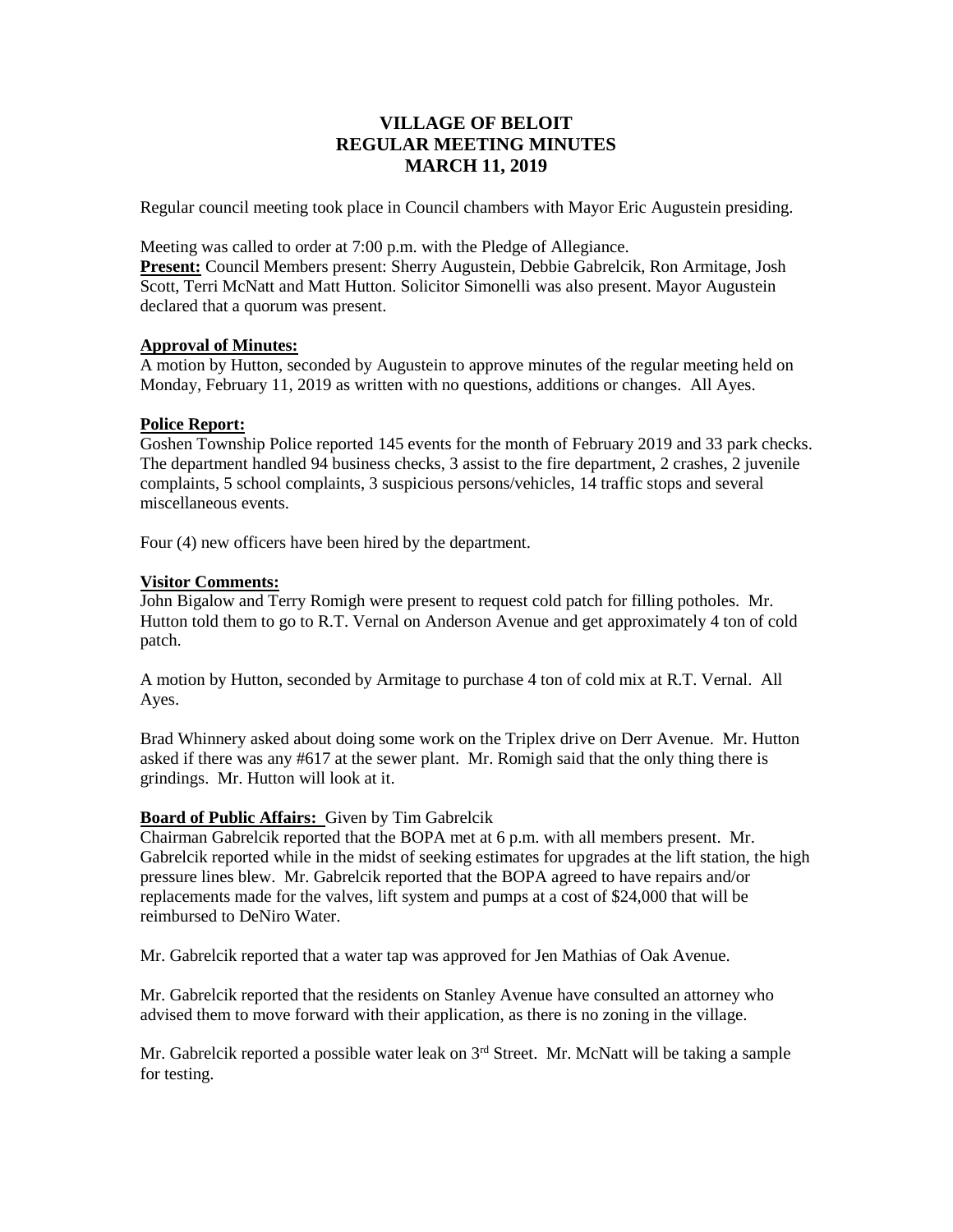Mr. Gabrelcik reported that the BOPA voted to recommend that council take legal action against the general contractor for the telemetry system. Solicitor Simonelli advised that a representative of Howells and Baird was to contact Mr. Gabrelcik on the status of the issue and that Howells and Baird was invited to attend the meeting.

### **Fire Report:** Given by Chief Kampfer

Chief Kampfer reported eight (8) runs for the month of February, which included an open burn, smell of ammonia, mutual aid on a structure fire with Deerfield, standby for Damascus, MVA at Ellett and 62, and trees/wires down during the wind storm.

## **EMS Report:**

Captain Dick was absent from the meeting.

The EMS report listed 29 runs for the month of February with 25 runs billed.

**Recycling**– Given by John Bigalow

Mr. Bigalow reported recycling going well with no overflows reported.

#### Str**eets and Utilities:** Given by Matt Hutton

Mr. Hutton has reviewed the chip and seal specifications.

A motion by Augustein, seconded by Armitage to place an advertisement for chip and seal with bid opening to be at the May meeting. All Ayes.

# **Building and Grounds Committee:** Given by Ron Armitage

Mr. Armitage had nothing to report.

#### **Safety Committee –** Given by Sherry Augustein Ms. Augustein had nothing to report.

# **Park Committee:**

A resident of Main Street was complaining about water drainage on their property.

#### **Grant Committee:** Given by Deb Gabrelcik

Ms. Gabrelcik reported that the grant committee met on February  $18<sup>th</sup>$ .

The grant committee discussed the Ohio Department of Public Safety Training and Equipment Grant that is due by April  $1<sup>st</sup>$ .

A motion by Scott, seconded by Hutton to approve applying for the Ohio Department of Public Safety Ohio EMS Training and Equipment Grant if the information for the grant is received from the EMS department by March  $18<sup>th</sup>$ . All Ayes.

**Finance Committee:** Given by Josh Scott

Mr. Scott presented information on computer equipment for the ems office.

A motion by Hutton, seconded by Scott to authorize purchase of a desktop computer not to exceed \$499 from Dell. All Ayes.

A motion by Hutton, seconded by Scott to approve establishing email addresses through Google for authorized village personnel. All Ayes.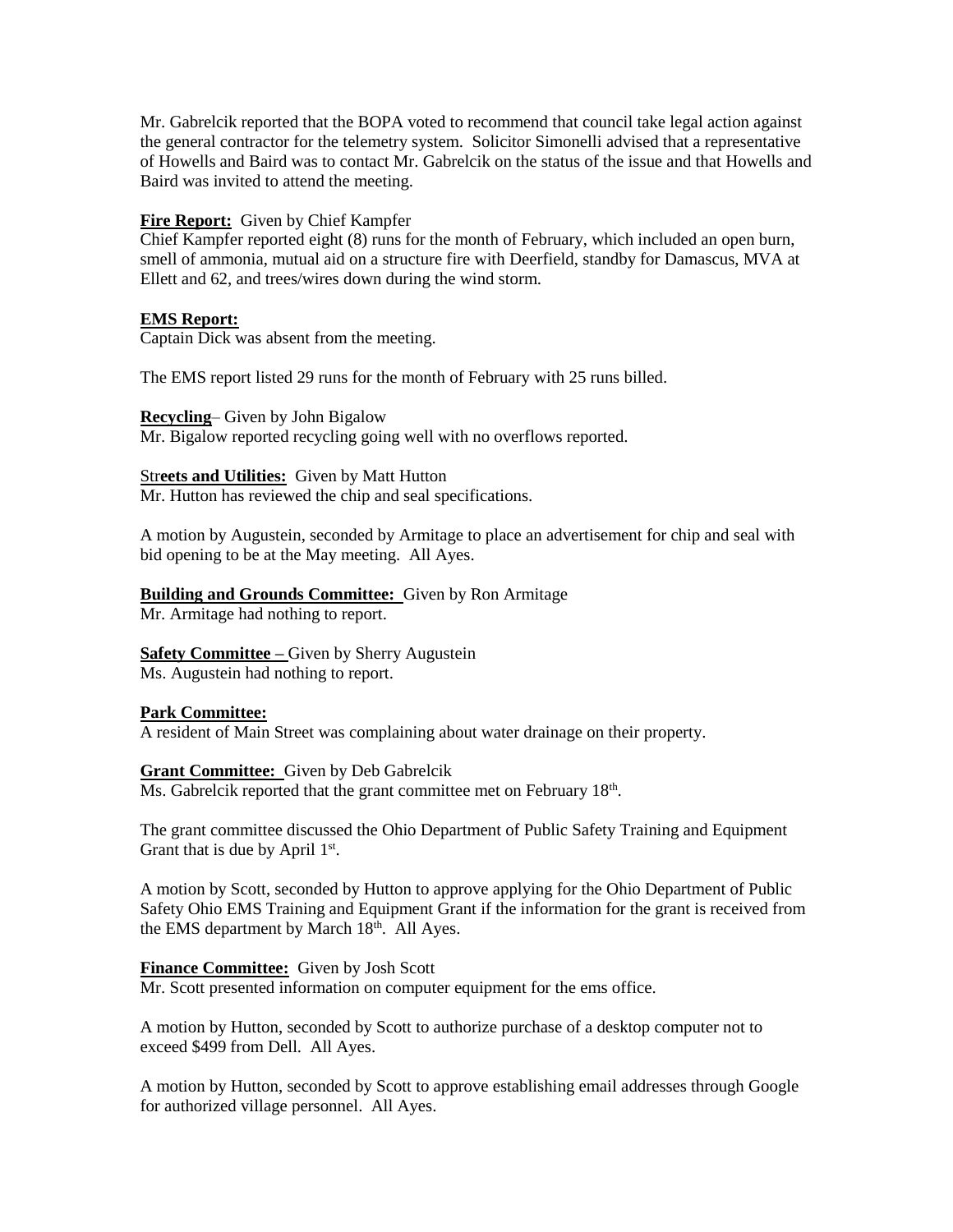Ms. Gabrelcik has been communicating with Justin Keir on the village website. The website will promote community events, recycling information, contact numbers, and minutes will be uploaded.

A motion by Augustein, seconded by Hutton to approve the domain name as the villageofbeloitohio. All Ayes.

Mr. Armitage reported that one of the cupolas blew off the building during the windstorm.

A motion by Hutton, seconded by Armitage to approve payment of bills in the amount of \$ 25,987.85 as presented. All Ayes.

### **Communications:**

Mayor Augustein completed the contract with the Board of Elections.

Ms. Augustein received notice for a CORE 811 dinner and training on gas lines in Canton on April  $10^{th}$  at 5:30 p.m. at the Executive Event Center on Tusc. Avenue.

### **Solicitor Comments:**

Solicitor Simonelli sent a letter to Howells and Baird on the telemetry system and is awaiting a status report.

Ms. Simonelli reported on the status of the gas and diesel proposed tax increase. The proposal has passed the House and moved onto the Senate. The proposal also includes elimination of front license plates, a 55/45 split for local government and local entities can add an additional \$5 fee on license plate fees.

# **Old Business:**

No old business was reported.

#### **New Business:**

No new business was reported.

#### **Resolutions/Ordinances:**

Fiscal Officer Hartzell and Mayor Augustein signed credit card account agreements.

A motion by Hutton, seconded by McNatt to approve Resolution No. 6-2019 to direct the fiscal officer to receive all cable franchise fee monies in 2019 and each year thereafter into the general fund (1000) for the Village of Beloit until such resolution is superseded. Roll being called, vote was as follows: Scott-yes, McNatt-yes, Hutton-yes, Armitage-yes, Gabrelcik-yes, and Augusteinyes. Motion carried.

A motion by Augustein, seconded by Hutton to approve Resolution 7-2019 to make appropriations for current expenses and other expenditures for the fiscal year beginning January 1, 2019 in the amount of \$ 1,780,675.00. Roll being called, vote was as follows: Augustein-yes, Gabrelcik-yes, Armitage-yes, Scott-yes, McNatt – yes, and Hutton-yes. Motion carried.

#### **Visitor Comments:**

There were no further visitor comments.

A motion by Hutton, seconded by Gabrelcik to adjourn the regular meeting. All Ayes.